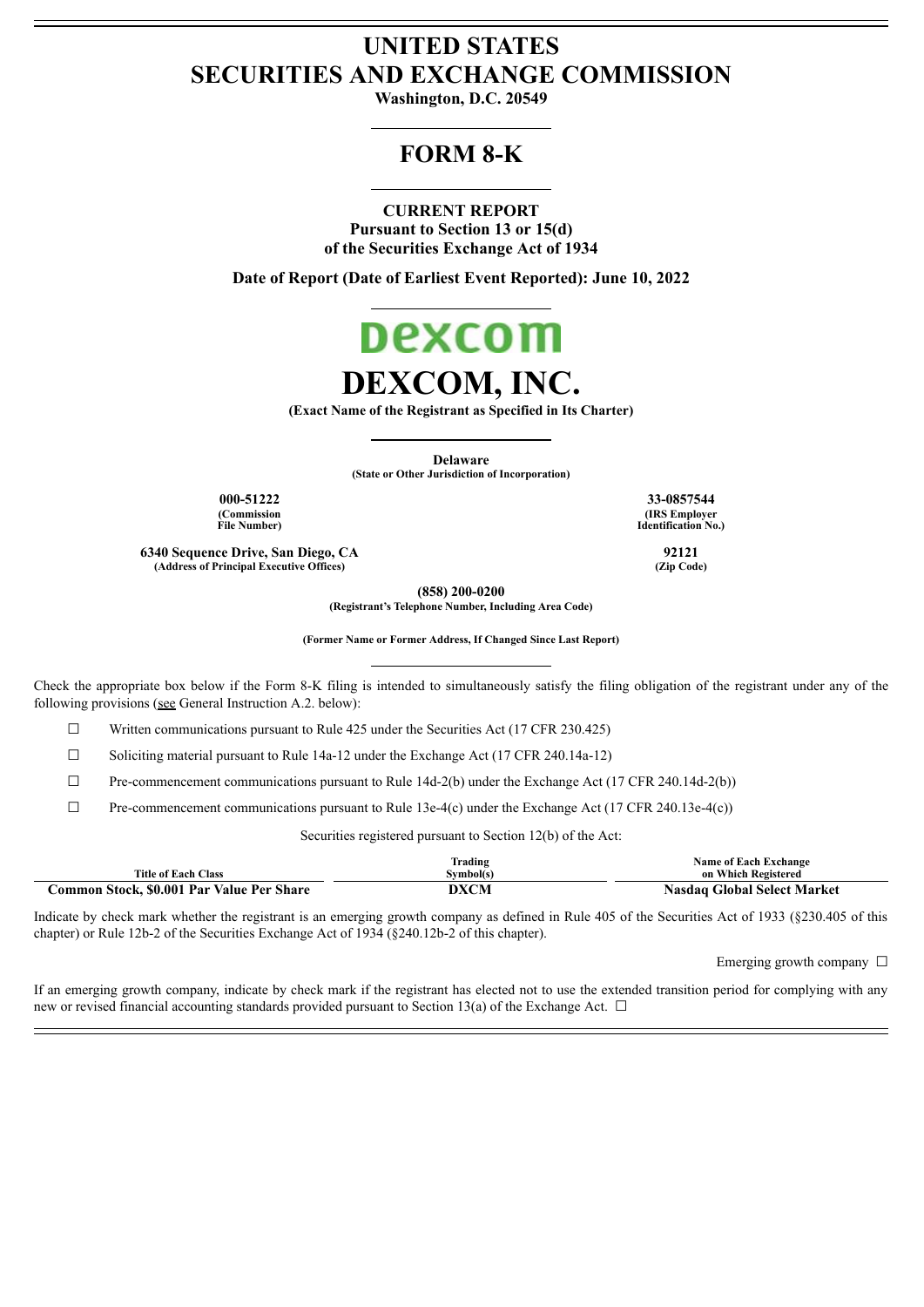## **Item 5.03 Amendments to Articles of Incorporation or Bylaws; Change in Fiscal Year.**

On June 10, 2022, DexCom, Inc. (the "Company") filed its restated certificate of incorporation to effect a four-for-one forward stock split of the Company's common stock and to increase the total number of authorized shares of common stock from 200,000,000 to 800,000,000 (the "Restated Charter"). The Restated Charter was previously approved by the Company's board of directors and became effective upon its filing with the Secretary of State of Delaware on June 10, 2022.

A copy of the Restated Charter is filed as Exhibit 3.1 to this Current Report on Form 8-K and is incorporated by reference herein. The foregoing description of the Restated Charter does not purport to be complete and is qualified in its entirety by reference to the full text of the Restated Charter.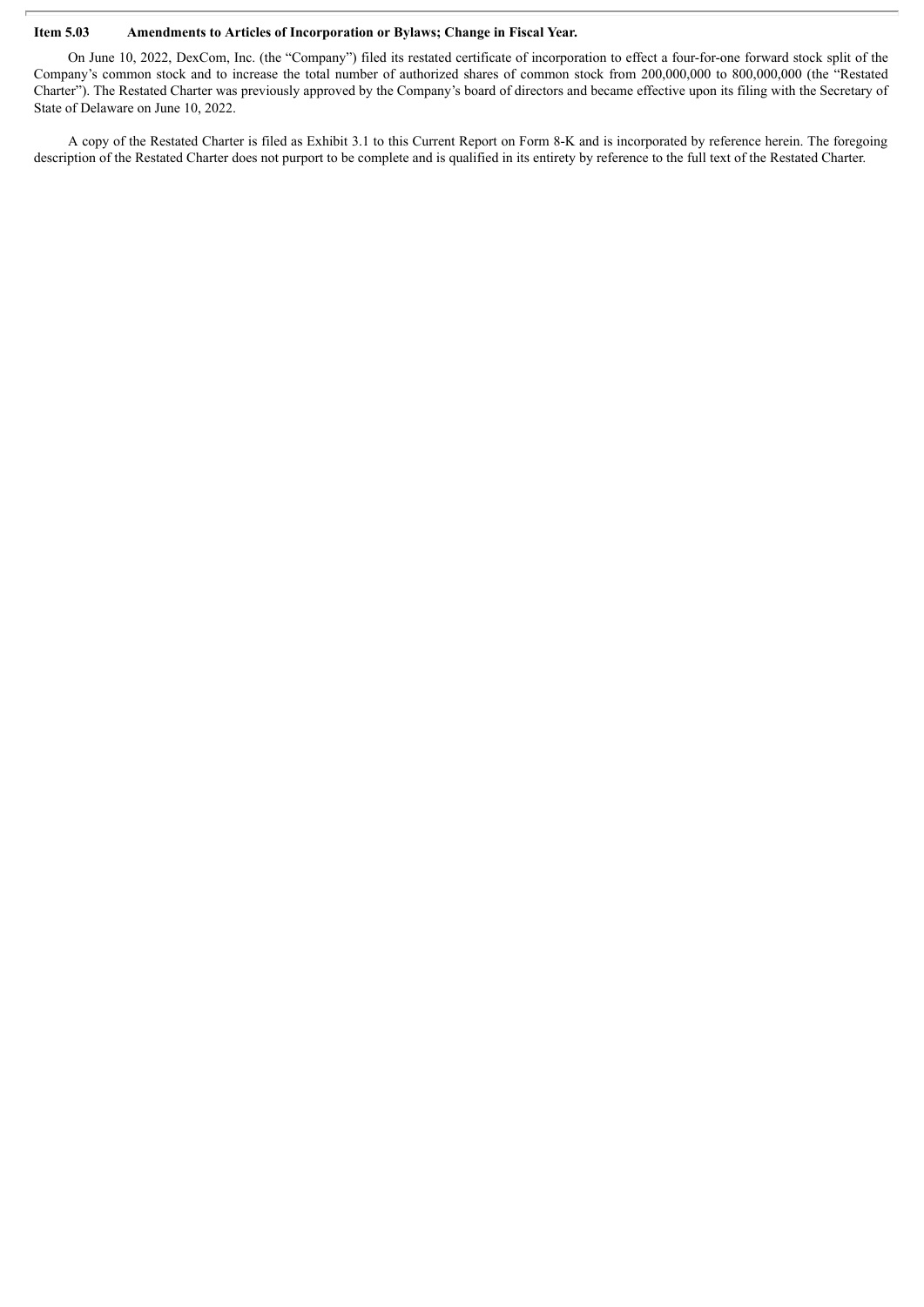## **Item 9.01. Financial Statements and Exhibits.**

*(d) Exhibits.*

- 3.1 Restated Certificate of [Incorporation](#page-4-0) of DexCom, Inc.
- 104 Cover Page Interactive Data File the cover page XBRL tags are embedded within the Inline XBRL document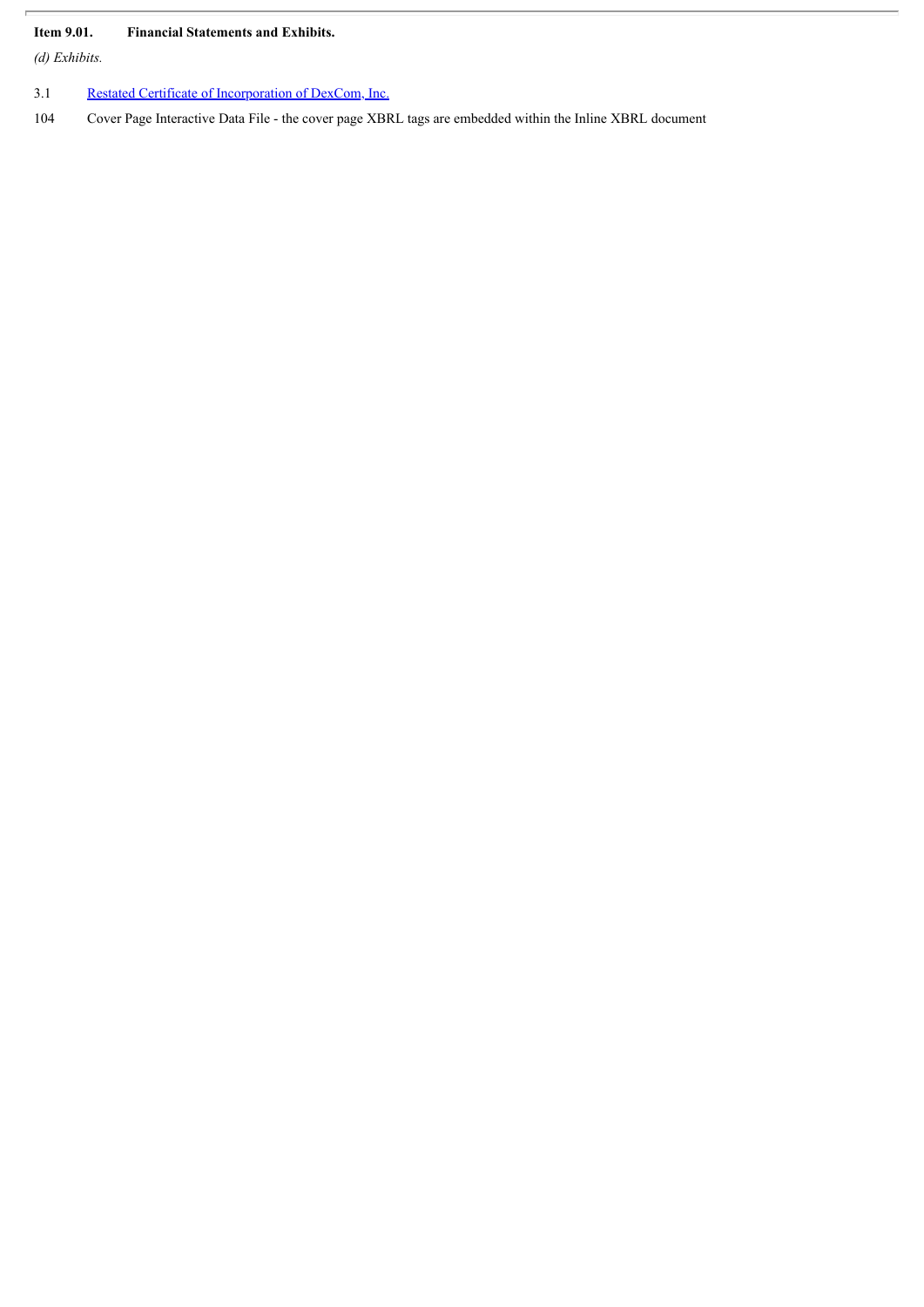## **SIGNATURES**

Pursuant to the requirements of the Securities Exchange Act of 1934, the registrant has duly caused this report to be signed on its behalf by the undersigned thereunto duly authorized.

# **DEXCOM, INC.**

By: /s/ MIKE BROWN Mike Brown Executive Vice President and Chief Legal Officer

Date: June 10, 2022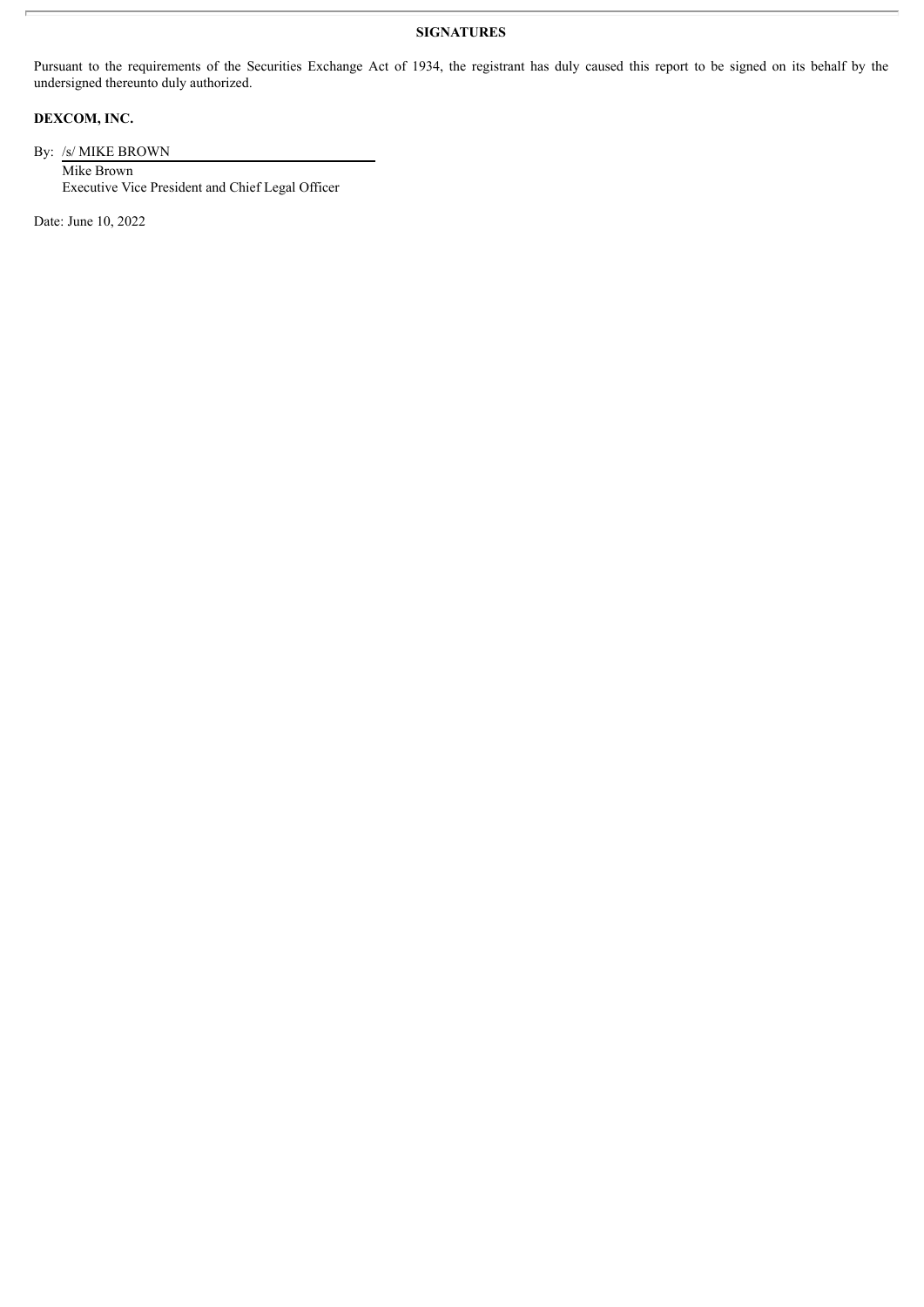#### **DEXCOM, INC.**

#### **RESTATED CERTIFICATE OF INCORPORATION**

<span id="page-4-0"></span>DexCom, Inc., a corporation organized and existing under and by virtue of the Delaware General Corporation Law, hereby certifies as follows:

The name of the corporation is DexCom, Inc. The date of filing its original Certificate of Incorporation with the Secretary of State was May 13, 1999.

This Restated Certificate of Incorporation of the corporation attached hereto as *Exhibit A*, which is incorporated herein by this reference, only restates and integrates the corporation's Restated Certificate of Incorporation as theretofore amended or supplemented. This Restated Certificate of Incorporation was duly adopted in accordance with the provisions of Sections 242 and 245 of the Delaware General Corporation Law.

IN WITNESS WHEREOF, said corporation has caused this Restated Certificate of Incorporation to be signed by its duly authorized officer under the seal of the corporation this 10th day of June, 2022.

DEXCOM, INC.

By: /s/ Kevin Sayer

Kevin Sayer *President and Chief Executive Of icer*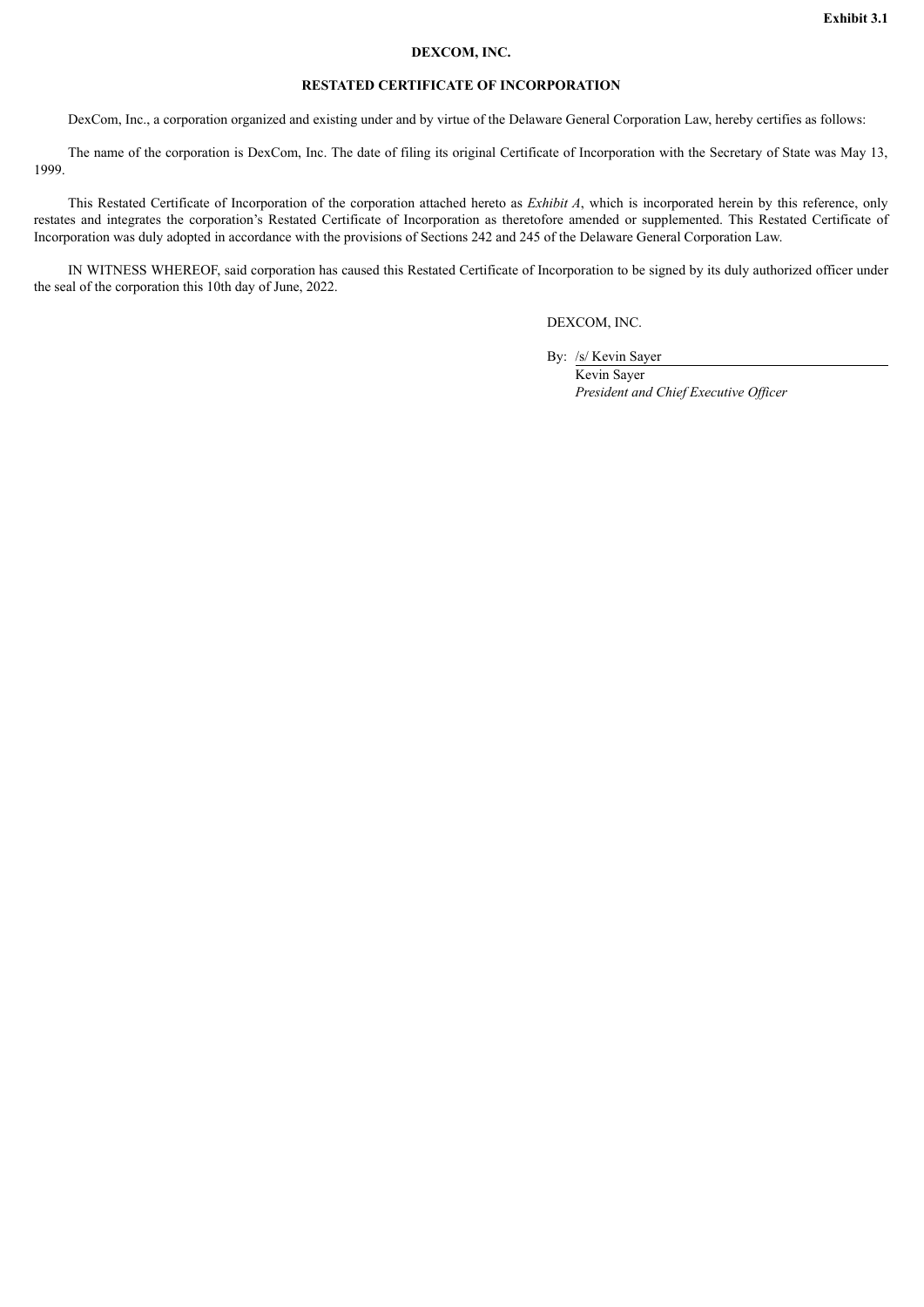#### **RESTATED CERTIFICATE OF INCORPORATION OF DEXCOM, INC.**

#### **ARTICLE I**

The name of the corporation is DexCom, Inc.

## **ARTICLE II**

The address of the corporation's registered office in the State of Delaware is 251 Little Falls Drive in the City of Wilmington, County of New Castle, 19808. The name of its registered agent at such address is Corporation Service Company.

#### **ARTICLE III**

The purpose of the corporation is to engage in any lawful act or activity for which corporations may be organized under the General Corporation Law of the State of Delaware.

#### **ARTICLE IV**

The total number of shares of all classes of stock which the corporation has authority to issue is 805,000,000 shares, consisting of two classes: 800,000,000 shares of Common Stock, \$0.001 par value per share, and 5,000,000 shares of Preferred Stock, \$0.001 par value per share.

Contingent and effective upon the filing of this Restated Certificate of Incorporation, every one (1) share of Common Stock outstanding or held in treasury will automatically, without any further action by the Corporation or the stockholders thereof, become four (4) shares of Common Stock outstanding or held in treasury (the "Forward Stock Split"). The par value of the Common Stock shall remain \$0.001 per share. The Forward Stock Split shall apply to all shares of Common Stock.

The Board of Directors is authorized, subject to any limitations prescribed by the law of the State of Delaware, to provide for the issuance of the shares of Preferred Stock in one or more series, and, by filing a Certificate of Designation pursuant to the applicable law of the State of Delaware, to establish from time to time the number of shares to be included in each such series, to fix the designation, powers, preferences and rights of the shares of each such series and any qualifications, limitations or restrictions thereof, and to increase or decrease the number of shares of any such series (but not below the number of shares of such series then outstanding). The number of authorized shares of Preferred Stock may also be increased or decreased (but not below the number of shares thereof then outstanding) by the affirmative vote of the holders of a majority of the stock of the corporation entitled to vote, unless a vote of any other holders is required pursuant to a certificate or certificates establishing a series of Preferred Stock.

Except as otherwise expressly provided in any Certificate of Designation designating any series of Preferred Stock pursuant to the foregoing provisions of this Article IV, any new series of Preferred Stock may be designated, fixed and determined as provided herein by the Board of Directors without approval of the holders of Common Stock or the holders of Preferred Stock, or any series thereof, and any such new series may have powers, preferences and rights, including, without limitation, voting rights, dividend rights, liquidation rights, redemption rights and conversion rights, senior to, junior to or *pari passu* with the rights of the Common Stock, the Preferred Stock, or any future class or series of Preferred Stock or Common Stock.

Each outstanding share of Common Stock shall entitle the holder thereof to one vote on each matter properly submitted to the stockholders of the corporation for their vote; *provided*, *however*, that, except as otherwise required by law, holders of Common Stock shall not be entitled to vote on any amendment to this Certificate of Incorporation (including any Certificate of Designations relating to any series of Preferred Stock) that relates solely to the terms of one or more outstanding series of Preferred Stock if the holders of such affected series are entitled, either separately or together as a class with the holders of one or more other such series, to vote thereon pursuant to this Certificate of Incorporation (including any Certificate of Designations relating to any series of Preferred Stock).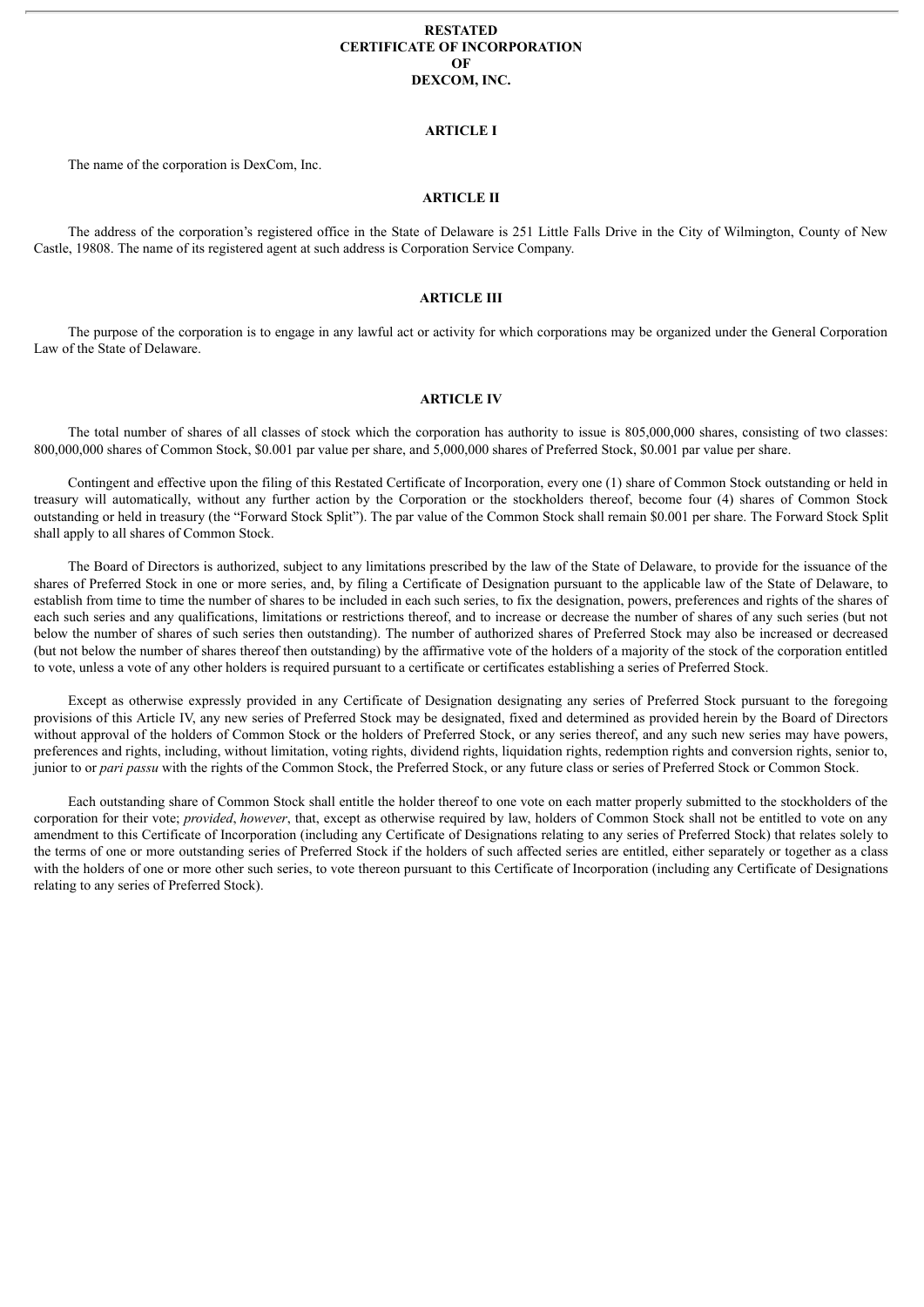#### **ARTICLE V**

The Board of Directors of the corporation shall have the power to adopt, amend or repeal the Bylaws of the corporation.

### **ARTICLE VI**

For the management of the business and for the conduct of the affairs of the corporation, and in further definition, limitation and regulation of the powers of the corporation, of its directors and of its stockholders or any class thereof, as the case may be, it is further provided that:

(A) The conduct of the affairs of the corporation shall be managed under the direction of the Board of Directors. In addition to the powers and authority expressly conferred upon them by statute or by this Certificate of Incorporation or the Bylaws of the corporation, the directors are hereby empowered to exercise all such powers and do all such acts and things as may be exercised or done by the corporation. The number of directors shall be fixed from time to time exclusively by resolution of the Board of Directors.

(B) Notwithstanding the foregoing provision of this Article VI, each director shall hold office until such director's successor is elected and qualified, or until such director's earlier death, resignation or removal. No decrease in the authorized number of directors constituting the Board of Directors shall shorten the term of any incumbent director.

(C) Subject to the rights of the holders of any series of Preferred Stock, any vacancy occurring in the Board of Directors for any cause, and any newly created directorship resulting from any increase in the authorized number of directors, shall, unless (i) the Board of Directors determines by resolution that any such vacancies or newly created directorships shall be filled by the stockholders or (ii) as otherwise provided by law, be filled only by the affirmative vote of a majority of the directors then in office, although less than a quorum, or by a sole remaining director, and not by the stockholders. Any director elected in accordance with the preceding sentence shall, if elected to fill a vacancy not created by a newly created directorship, be elected to serve for the remainder of the term of the director being replaced or until such director's earlier death, resignation or removal. Prior to the 2022 annual meeting of the stockholders, any director elected to fill a vacancy created by a newly created directorship shall hold office for a term expiring at the same annual meeting as other members of the class of directors into which such director is a member. Commencing with the 2022 annual meeting of stockholders, any director elected to fill a vacancy created by a newly created directorship shall hold office for a term expiring at the next annual meeting of stockholders or until such director's earlier death, resignation or removal. No decrease in the authorized number of directors shall shorten the term of any incumbent director.

(D) Subject to the rights of the holders of any series of Preferred Stock to elect additional directors under specified circumstances, prior to the 2022 annual meeting of the stockholders, the directors shall be divided, with respect to the time for which they severally hold office, into three classes designated as Class I, Class II and Class III, respectively, for a term expiring at the third annual meeting of stockholders after such director is elected or until such director's earlier death, resignation or removal. Commencing with the 2022 annual meeting of stockholders, each class of directors whose term shall expire at such annual meeting of stockholders shall be elected to hold office for a term expiring at the next annual meeting of stockholders or until such director's earlier death, resignation or removal.

(E) Election of directors need not be by written ballot unless the Bylaws of the corporation shall so provide.

(F) No action shall be taken by the stockholders of the corporation except at an annual or special meeting of stockholders called in accordance with the Bylaws of the corporation, and no action shall be taken by the stockholders by written consent.